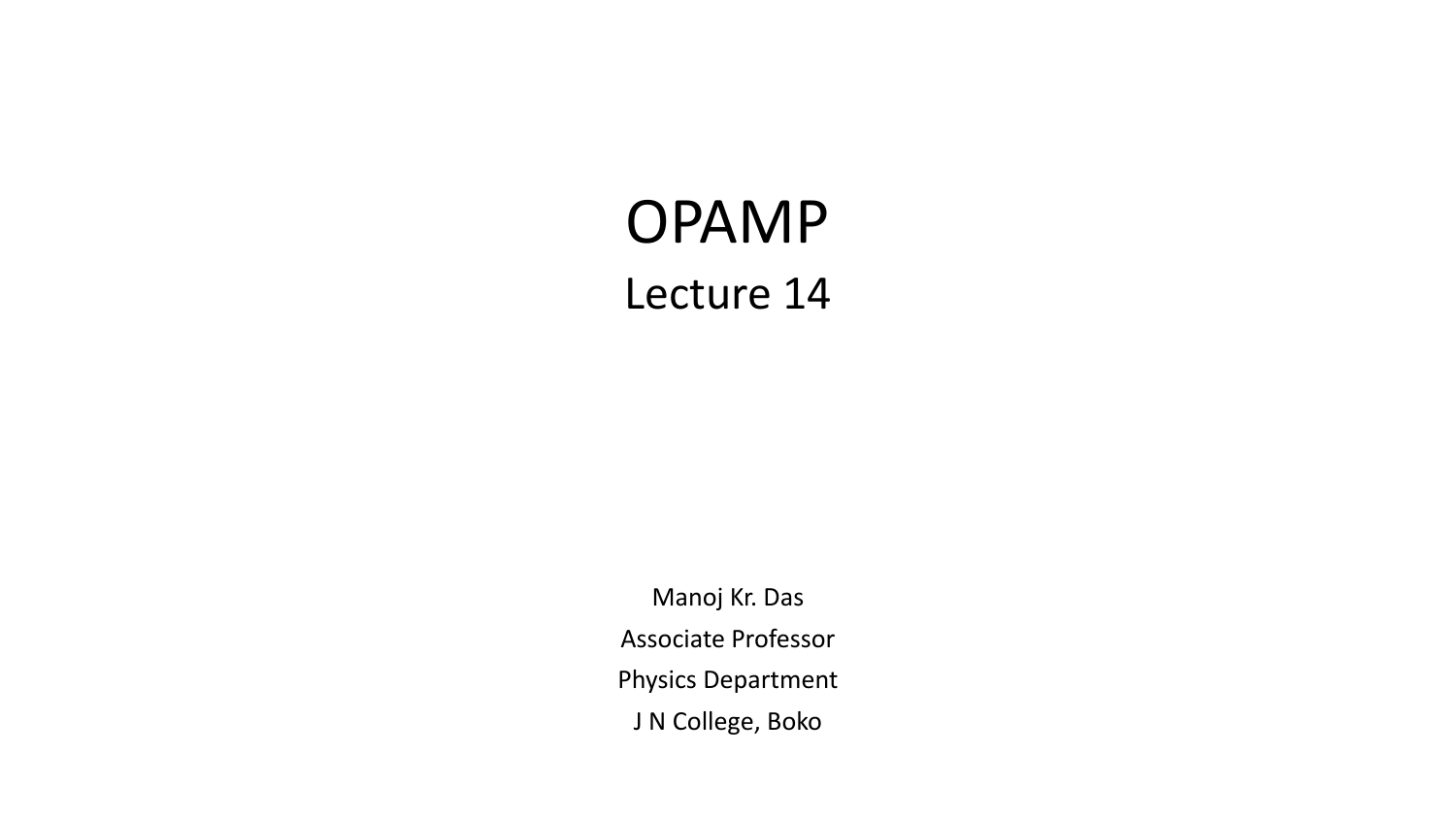## **OPAMP as Scale Changer:**

As shown in  $Fig 1$ , non-inverting terminal is grounded and virtual short circuit exist at input terminal. Here  $R_1 = R_f$ . The output voltage  $V_0$  is equal to  $(-V_1)$  i.e. slightly sign of the input voltage changed. Hence such a circuit is known as a phase inverting amplifier and is called sign or scale changer.

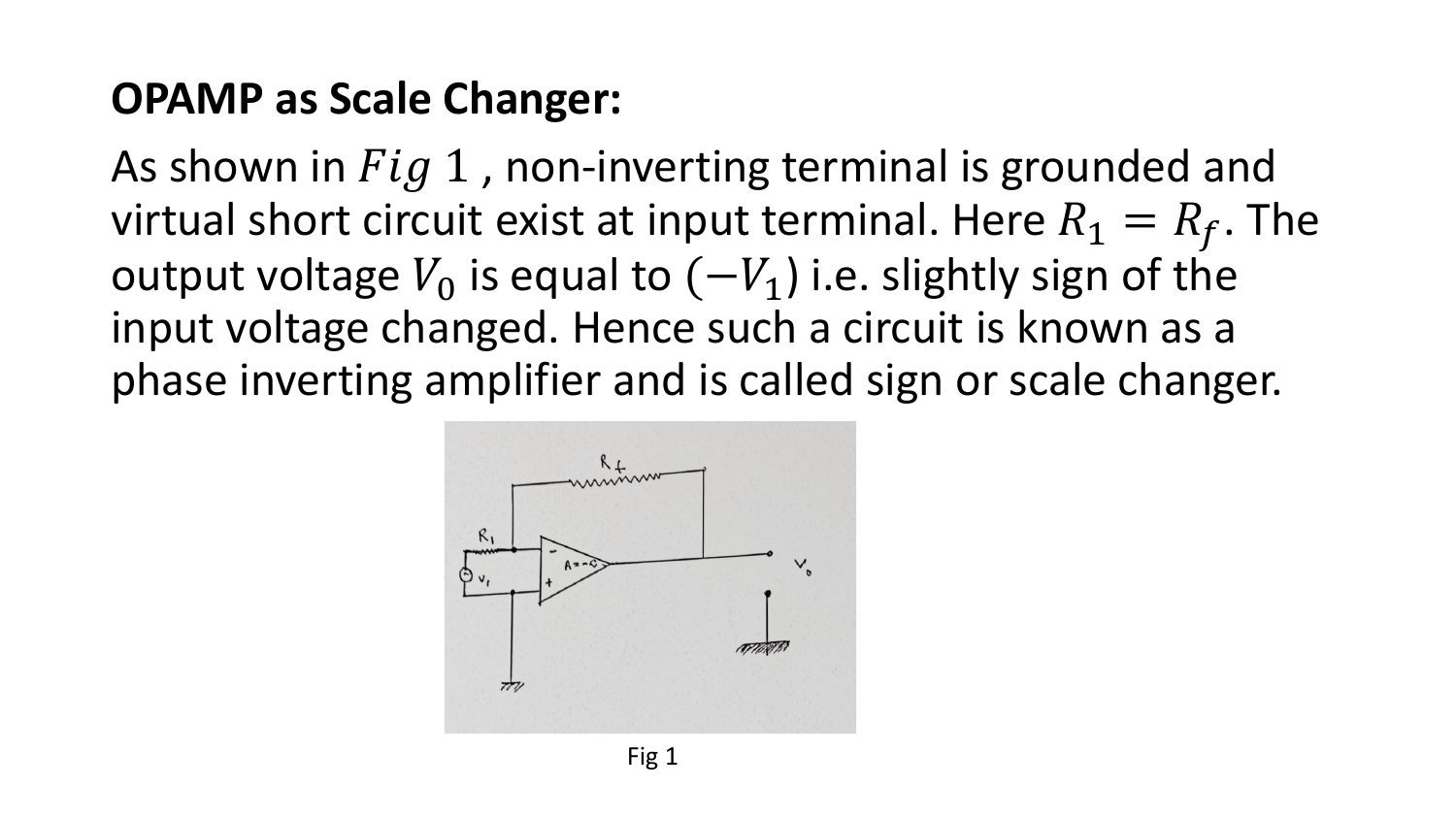In case inverting amplifier, let  $\frac{R_1}{R_2}$  $R_f$  $= K$ , where K is real constant, then output voltage

$$
V_o = -KV_1 \rightarrow (i)
$$

Thus output voltage scale is obtained by multiplying input voltage scale  $-k$ , called Scale Factor. Then inverting amplifier can be served as a scale changer. A low voltage can be accurately measured by amplifying a voltage by a scale chnger and dividing the amplified voltage by scale factor.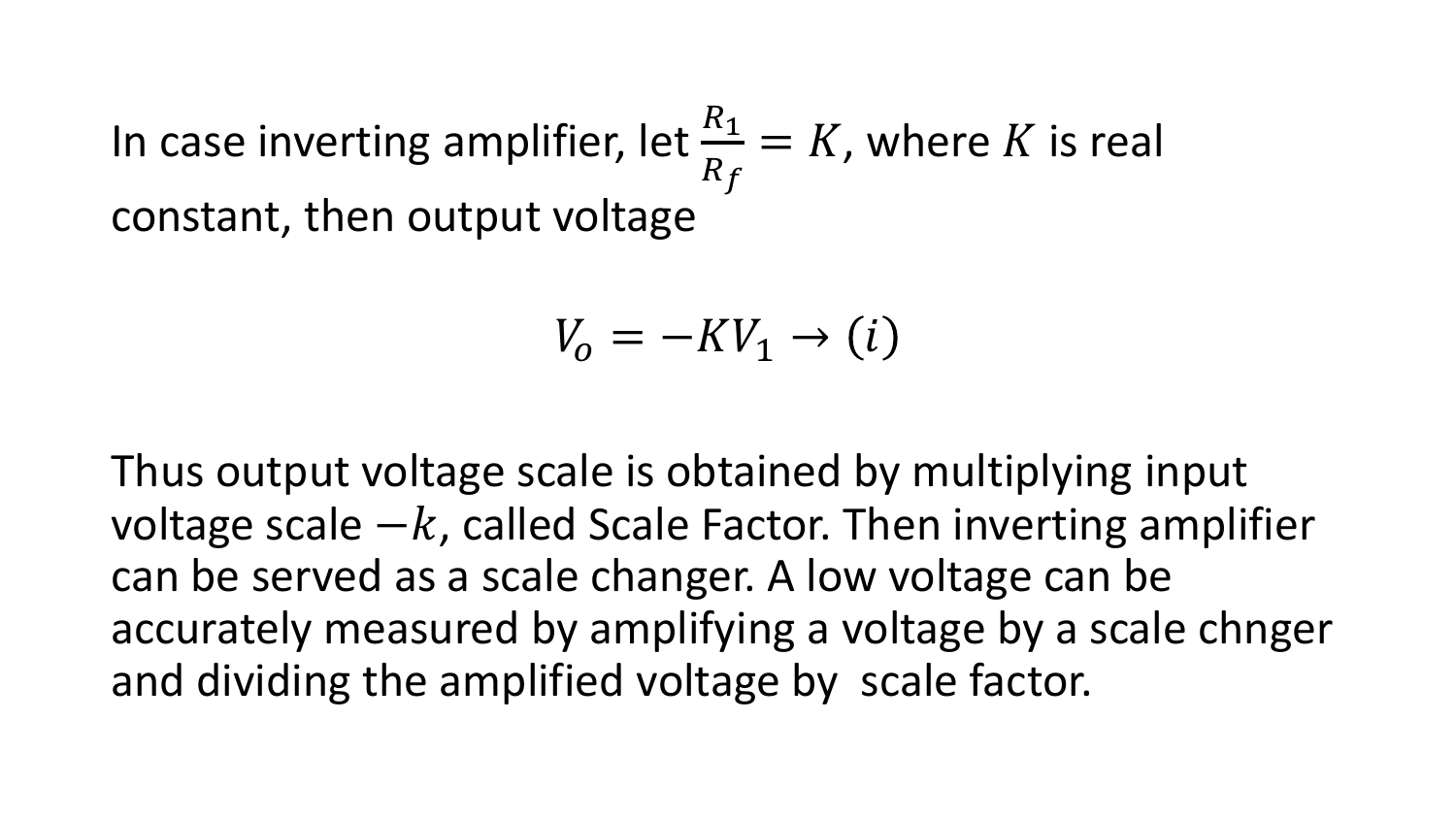## **Adder or Summing Amplifier:**

As shown in  $Fig 2$  as G is virtual ground i.e. at ground potential, the input impedance is infinite, the current  $i_1, i_2, ..., i_n$  be equal to  $i_0$  i.e.

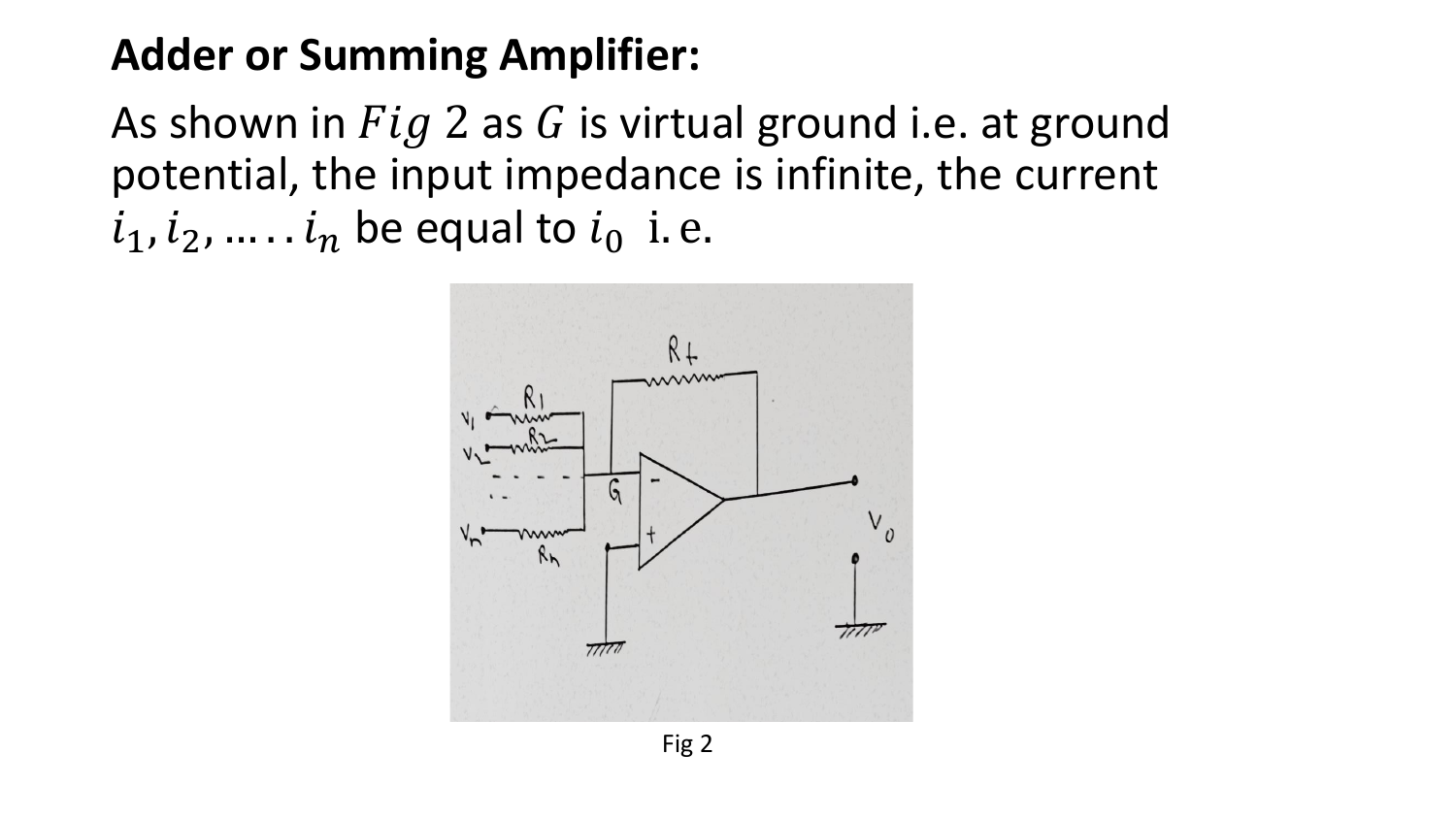$$
i_1 + i_2 + \dots + i_n = i_0
$$
  

$$
\frac{V_1}{R_1} + \frac{V_2}{R_2} + \dots + \frac{V_n}{R_n} = -\frac{V_0}{R_f}
$$

$$
V_0 = -\left(\frac{R_f}{R_1}V_1 + \frac{R_f}{R_2}V_2 + \dots + \frac{R_f}{R_n}V_n\right)
$$

$$
\mathsf{If}
$$

$$
R_1 = R_2 = \dots = R_n = R
$$

Then

$$
V_0 = -\frac{R_f}{R}(V_1 + V_2 + \dots + V_n)
$$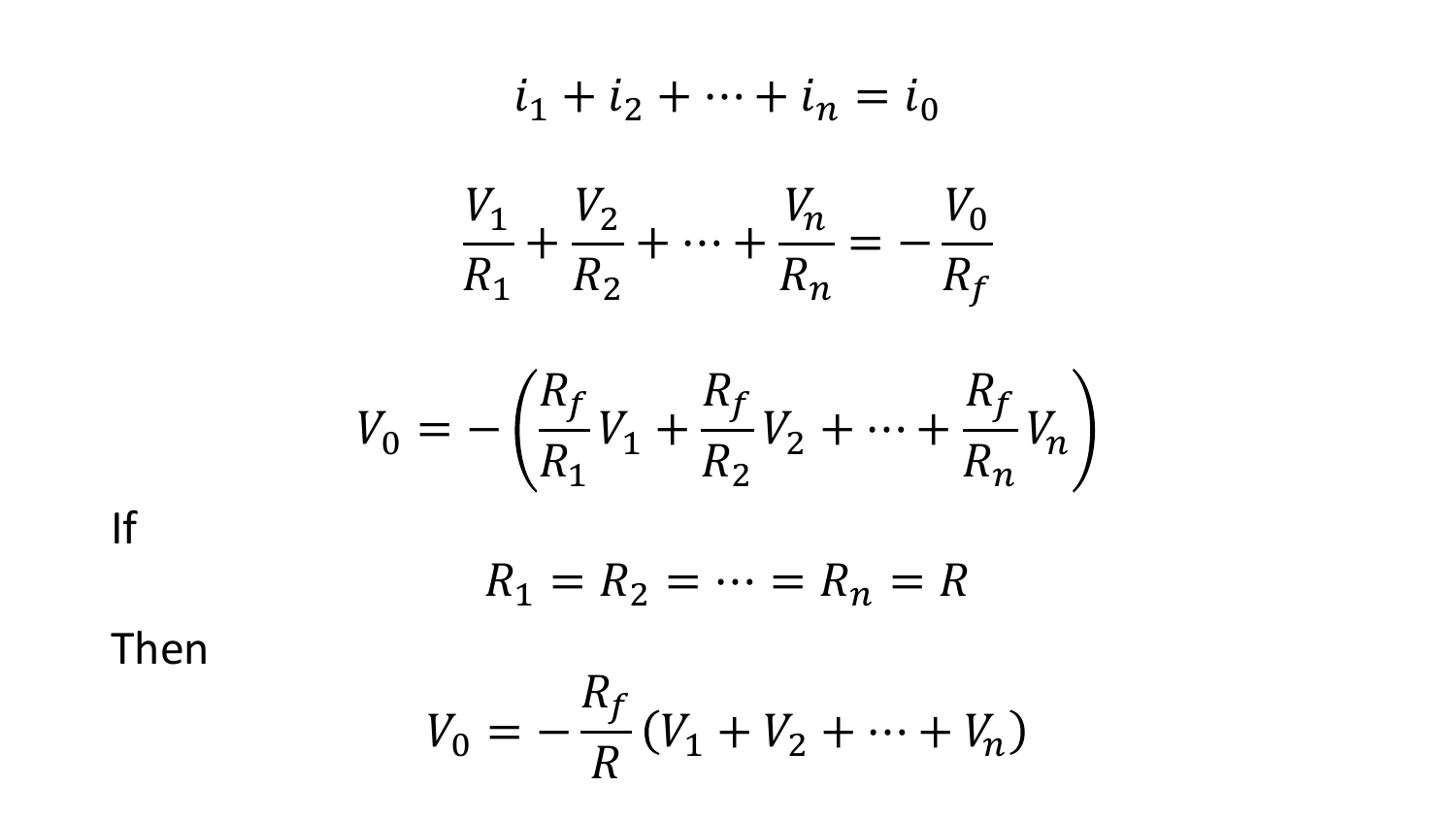$$
R_f = R
$$

Then

$$
V_0 = -(V_1 + V_2 + \dots + V_n) \to (ii)
$$

This shows that output  $V_0$  is numerically equal to algebraic summation of input voltage  $V_1$ ,  $V_2$ , ...  $V_n$ .

Then

$$
V_0 = -\frac{R_f}{R}(V_1 + V_2 + \dots + V_n) \to (iii)
$$

So the circuit is known as Summing Amplifier or Adder. If algebraic sum of input voltage is small, the output voltage  $V_0$ is measured with  $R_f > R$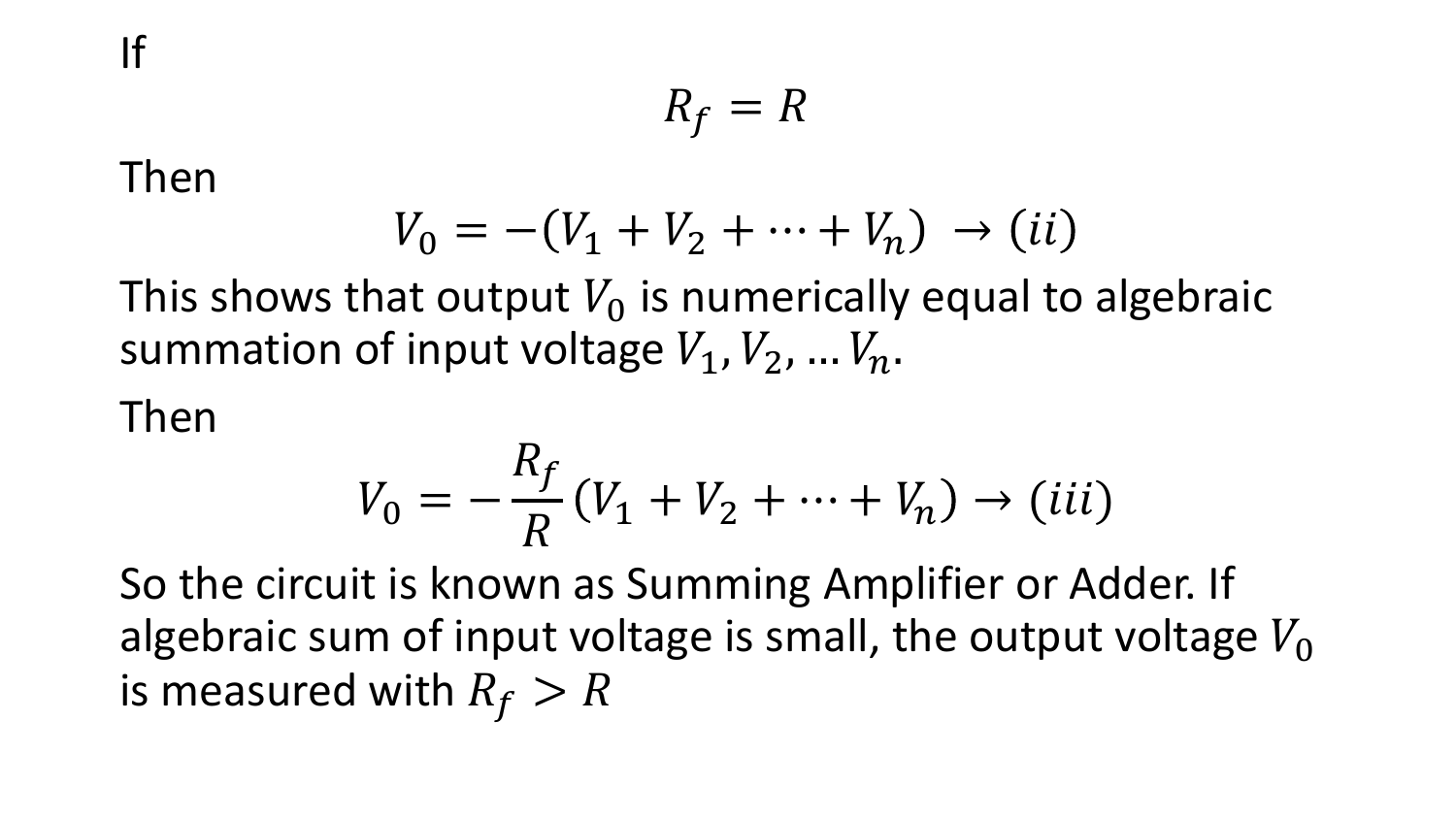# **Differential Amplifier or Subtractor:**

Let as shown in  $Fig 3$  difference between  $V_2$  and  $V_1$  is to be amplified. The voltage gain of OPAMP be infinite and point A and B will have same potential say  $V_x$ , then we can write

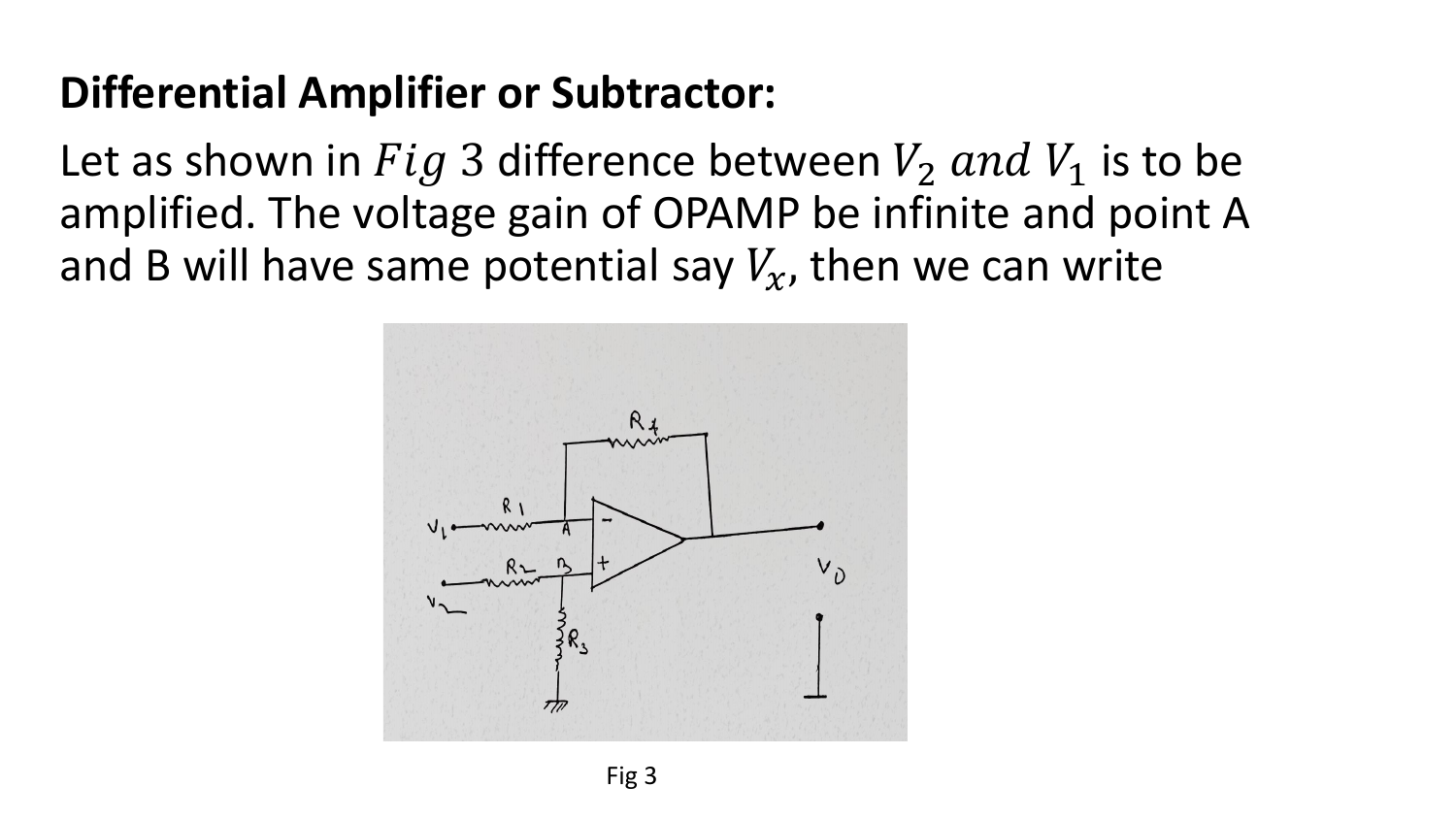$$
\frac{V_1 - V_x}{R_1} = \frac{V_x - V_0}{R_2}
$$

$$
\frac{V_2 - V_x}{R_1} = \frac{V_x}{R_2}
$$

Where we have assumed that the input impedance of OPAMP is infinite. Subtracting the two equations we get

$$
V_0 = \frac{R_2}{R_1} (V_2 - V_1)
$$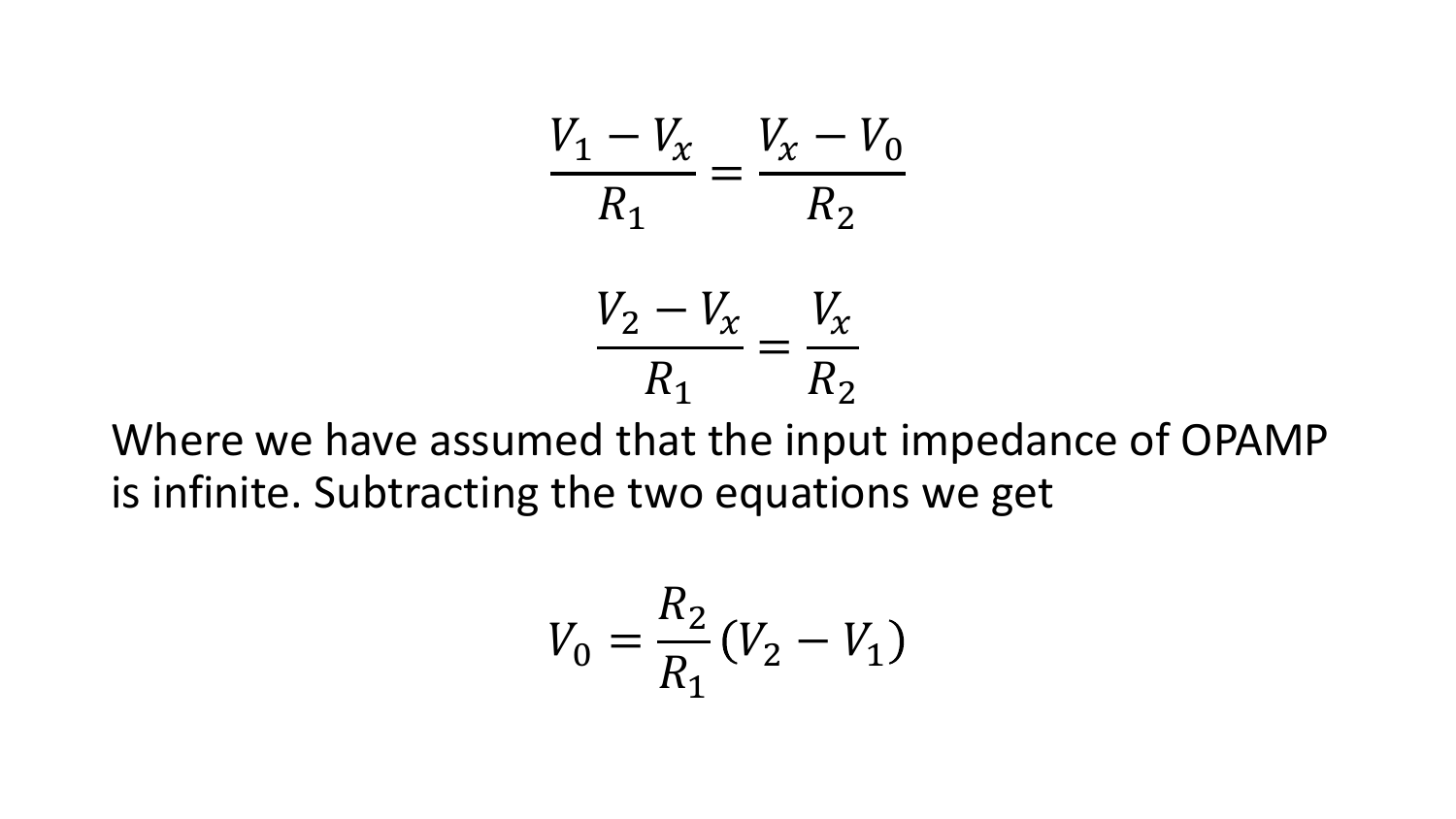Where  $V_0$  is amplified version of difference  $(V_2 - V_1)$ . The voltage gain of amplifier system being  $\frac{R_2}{R_1}$  $R_1$ . If  $R_1 = R_2$  , the circuit serve as subtractor, the output voltage gain the difference of  $(V_2 - V_1)$ . **Differentiator:**

This circuit as shown in  $Fig 4$  gives the output voltage  $V_0$ , which is proportional to the derivative of input voltage  $V_1$  with respect to time. The infinite voltage gain of OPAMP makes G , a virtual ground. The change of capacitor  $C$  is

$$
q = CV_1
$$

$$
V_1 = \frac{q}{C}
$$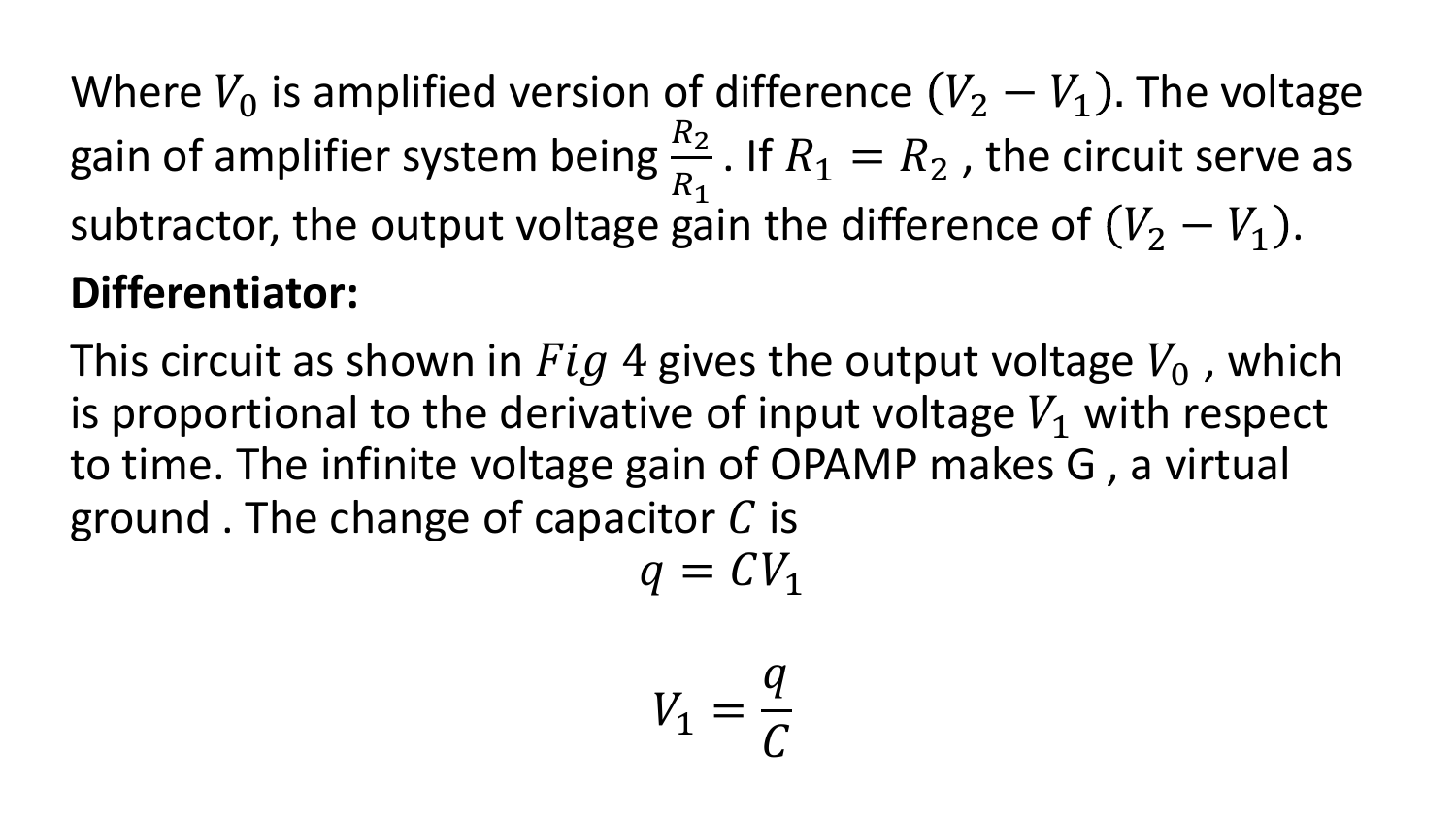Where  $i$  is current flows through capacitor  $C$ . Since input impedance of OPAMP is infinite the current  $i$  flows through resistance  $R$ . Therefore

$$
i=-\frac{V_0}{R}
$$

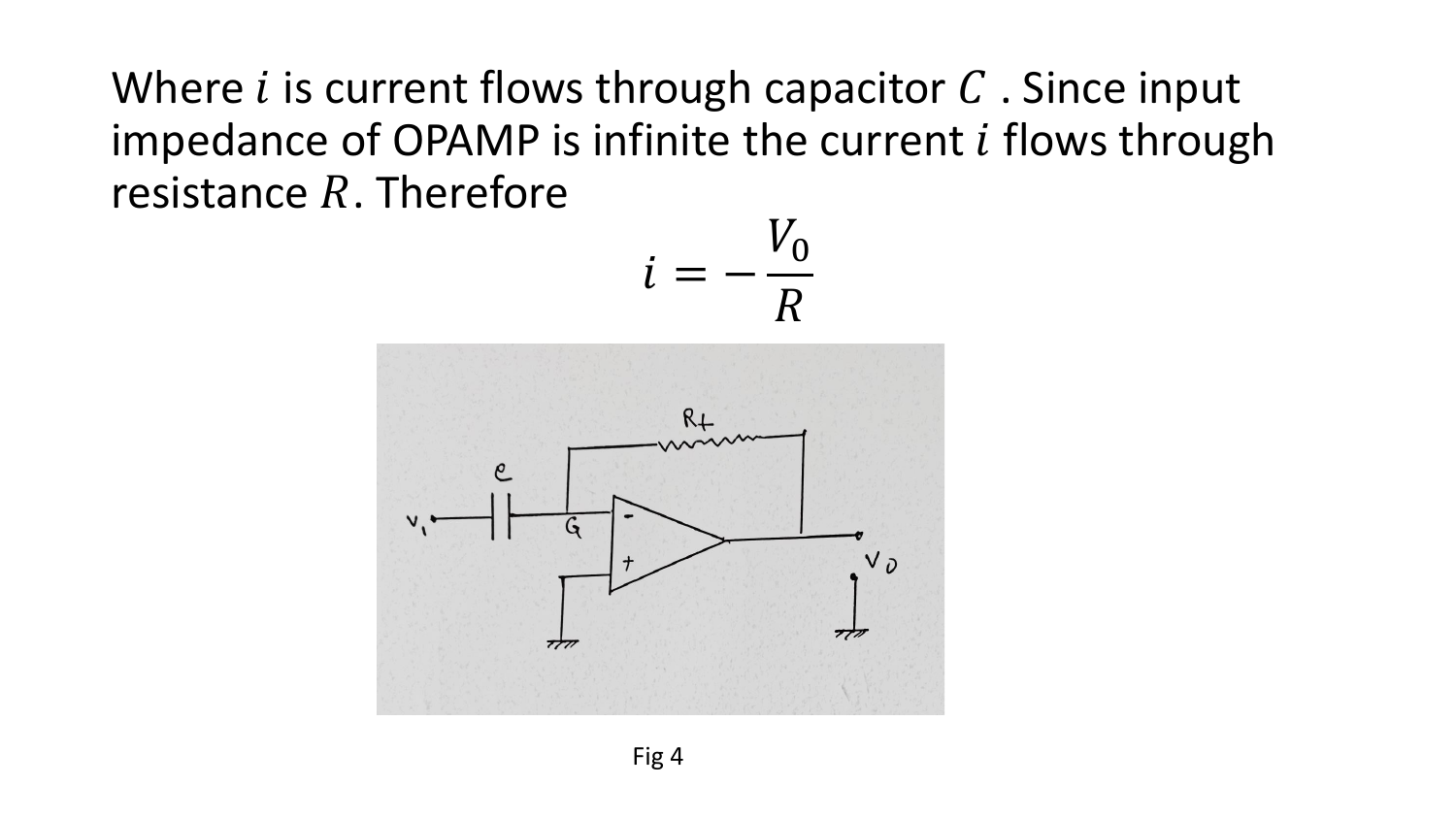## Therefore

$$
V_0 = -CR\frac{dV_1}{dt}
$$

Obviously output voltage of  $V_0$  is proportional to the time derivative of input voltage  $V_1$ , the proportionality constant is  $(-CR)$ .

## **Integrator:**

As shown in Fig 5 , the point G is again at virtually grounded and the gain is infinite. The current flowing through resistance  $R$  is

$$
i = \frac{V_1}{R}
$$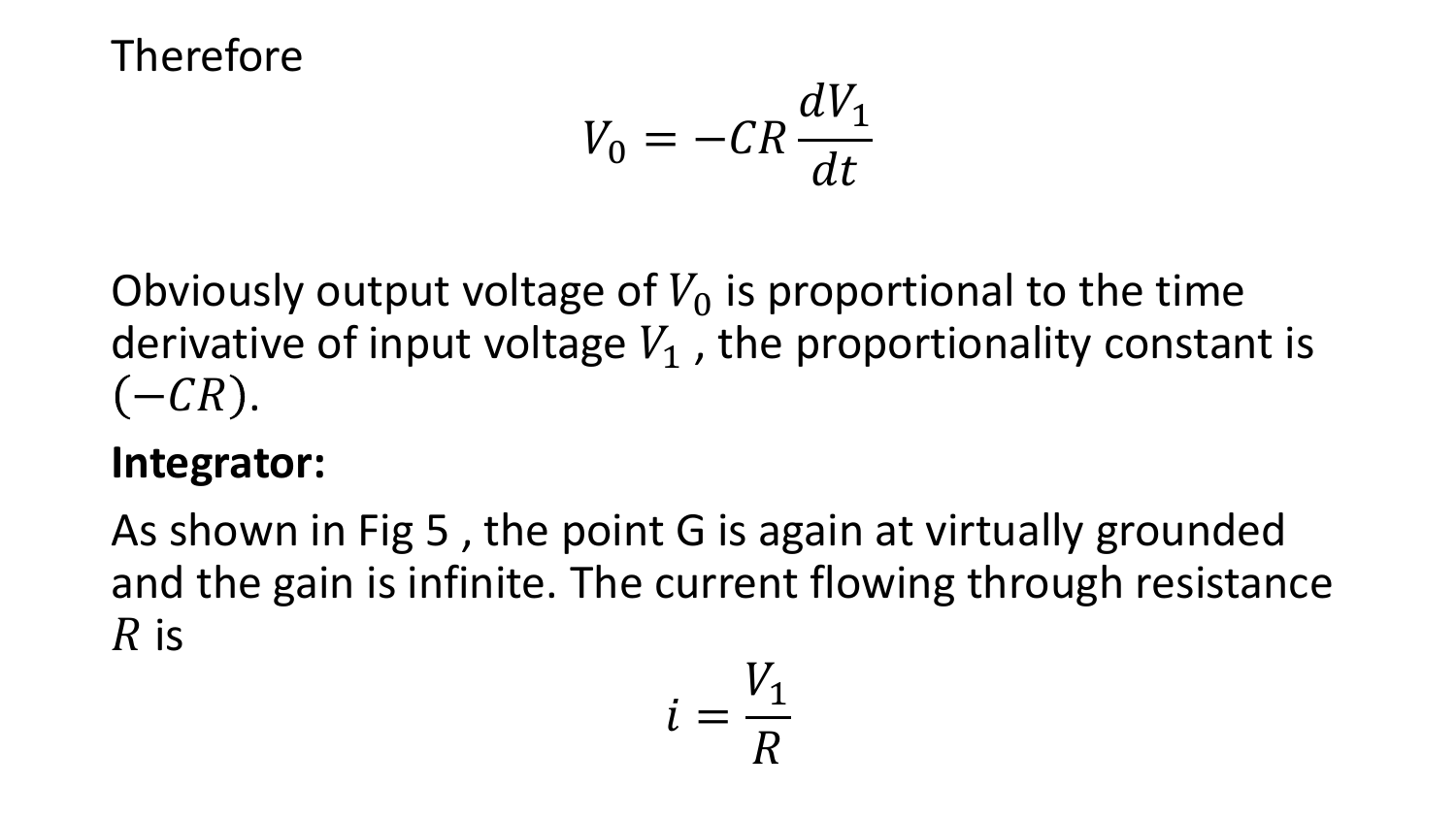The input impedance of OPAMP being infinite the current  $i$ flows through a feedback capacitance  $C$  to produce output voltage  $V_0$ .